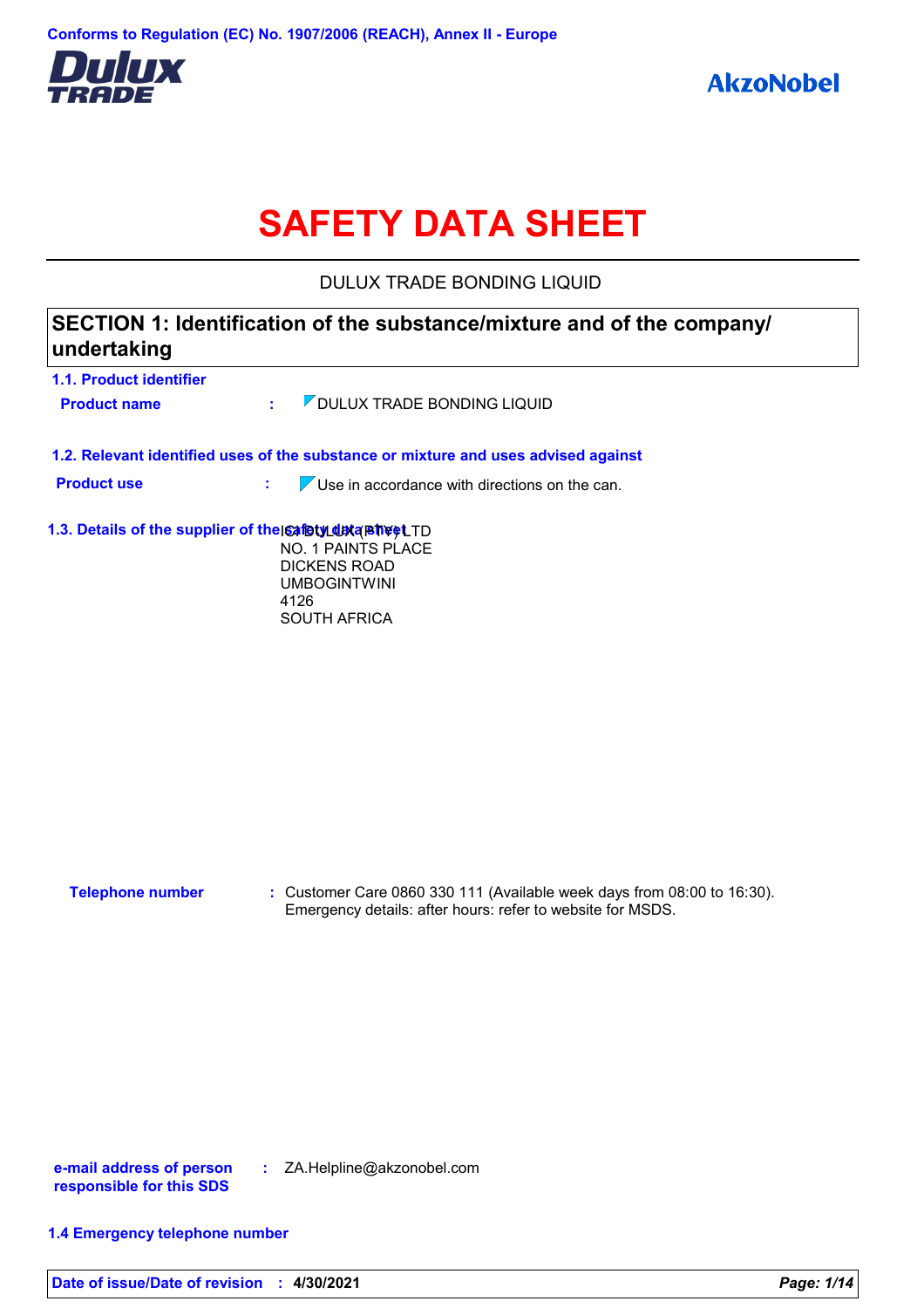### **SECTION 1: Identification of the substance/mixture and of the company/ undertaking**

**Version : 9.03**

**Date of previous issue :** 8/31/2020

### **SECTION 2: Hazards identification**

#### **2.1 Classification of the substance or mixture**

**Product definition :** Mixture

**Classification according to Regulation (EC) No. 1272/2008 [CLP/GHS]**

Flam. Liq. 3, H226 STOT SE 3, H336 STOT RE 1, H372 Asp. Tox. 1, H304 Aquatic Chronic 2, H411

The product is classified as hazardous according to Regulation (EC) 1272/2008 as amended.

| Ingredients of unknown<br>toxicity           | $: 0\%$ |
|----------------------------------------------|---------|
| <b>Ingredients of unknown</b><br>ecotoxicity | $: 0\%$ |

See Section 11 for more detailed information on health effects and symptoms. See Section 16 for the full text of the H statements declared above.

#### **2.2 Label elements**

| <b>Hazard pictograms</b> |  |
|--------------------------|--|
|                          |  |



| <b>Signal word</b>                    | : Danger                                                                                                                                                                                                                                                                          |
|---------------------------------------|-----------------------------------------------------------------------------------------------------------------------------------------------------------------------------------------------------------------------------------------------------------------------------------|
| <b>Hazard statements</b>              | : H226 - Flammable liquid and vapour.<br>H304 - May be fatal if swallowed and enters airways.<br>H336 - May cause drowsiness or dizziness.<br>H372 - Causes damage to organs through prolonged or repeated exposure.<br>H411 - Toxic to aquatic life with long lasting effects.   |
| <b>Precautionary statements</b>       |                                                                                                                                                                                                                                                                                   |
| <b>General</b>                        | : P102 - Keep out of reach of children.<br>P101 - If medical advice is needed, have product container or label at hand.                                                                                                                                                           |
| <b>Prevention</b>                     | : P210 - Keep away from heat, hot surfaces, sparks, open flames and other ignition<br>sources. No smoking.<br>P233 - Keep container tightly closed.<br>P260 - Do not breathe vapour.                                                                                              |
| <b>Response</b>                       | : P304 + P340 - IF INHALED: Remove person to fresh air and keep comfortable for<br>breathing.<br>P301 + P310 + P331 - IF SWALLOWED: Immediately call a POISON CENTER or<br>doctor. Do NOT induce vomiting.<br>P312 - Call a POISON CENTER or doctor/physician if you feel unwell. |
| <b>Storage</b>                        | $:$ P235 - Keep cool.                                                                                                                                                                                                                                                             |
| <b>Disposal</b>                       | : P501 - Dispose of contents and container in accordance with all local, regional,<br>national or international regulations.                                                                                                                                                      |
| <b>Hazardous ingredients</b>          | : Naphtha (petroleum), hydrodesulfurized heavy<br>Solvent naphtha (petroleum), medium aliph.                                                                                                                                                                                      |
| <b>Supplemental label</b><br>elements | : Not applicable.                                                                                                                                                                                                                                                                 |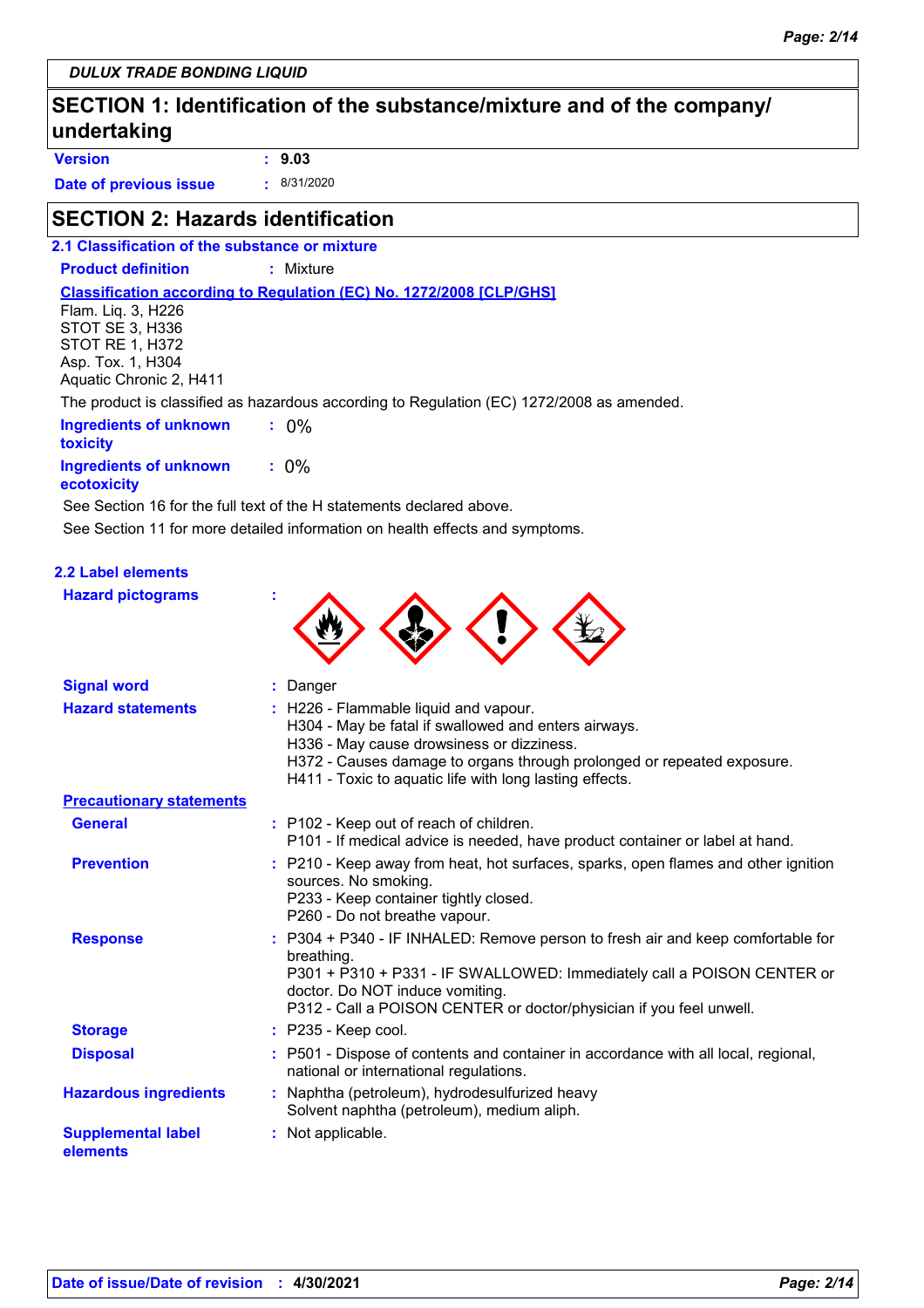### **SECTION 2: Hazards identification**

| <b>Annex XVII - Restrictions</b><br>on the manufacture,<br>placing on the market and<br>use of certain dangerous<br>substances, mixtures and<br><b>articles</b> | : Not applicable.  |
|-----------------------------------------------------------------------------------------------------------------------------------------------------------------|--------------------|
| <b>Special packaging requirements</b>                                                                                                                           |                    |
| <b>Containers to be fitted</b><br>with child-resistant<br>fastenings                                                                                            | : Yes, applicable. |
| <b>Tactile warning of danger</b> : Yes, applicable.                                                                                                             |                    |
| <b>2.3 Other hazards</b>                                                                                                                                        |                    |
| <b>Product meets the criteria</b><br>for PBT or vPvB according<br>to Regulation (EC) No.<br><b>1907/2006, Annex XIII</b>                                        |                    |
| Other hazards which do<br>医心包膜炎 医心包 医心脏病 医心包 医心包 医心包 医单叶 医心包的                                                                                                   | : None known.      |

#### **not result in classification**

### **SECTION 3: Composition/information on ingredients**

| <b>3.2 Mixtures</b>                                                  | ×.<br>Mixture                                              |               |                                                                                                                                                                                                                 |             |
|----------------------------------------------------------------------|------------------------------------------------------------|---------------|-----------------------------------------------------------------------------------------------------------------------------------------------------------------------------------------------------------------|-------------|
| <b>Product/ingredient name</b>                                       | <b>Identifiers</b>                                         | $\frac{9}{6}$ | <b>Regulation (EC) No.</b><br>1272/2008 [CLP]                                                                                                                                                                   | <b>Type</b> |
| Naphtha (petroleum),<br>hydrodesulfurized heavy                      | EC: 265-185-4<br>CAS: 64742-82-1                           | 250 - ≤75     | Flam. Liq. 3, H226<br><b>STOT SE 3, H336</b><br>STOT RE 2, H373 (respiratory system)<br>Asp. Tox. 1, H304<br>Aquatic Chronic 2, H411                                                                            | $[1]$       |
| Solvent naphtha (petroleum),<br>medium aliph.                        | EC: 265-191-7<br>CAS: 64742-88-7<br>Index:<br>649-405-00-X | l≥10 - ≤20    | STOT RE 1, H372 (central nervous system<br>(CNS)<br>Asp. Tox. 1, H304                                                                                                                                           | [1]         |
| <b>Reaction Mass of</b><br>Ethylbenzene and M-Xylene<br>and P-Xylene | REACH #:<br>01-2119488216-32                               | $\approx$ 10  | Flam. Liq. 3, H226<br>Acute Tox. 4, H312<br>Acute Tox. 4, H332<br>Skin Irrit. 2, H315<br>Eye Irrit. 2, H319<br><b>STOT SE 3, H335</b><br><b>STOT RE 2, H373</b><br>Asp. Tox. 1, H304<br>Aquatic Chronic 3, H412 | $[1]$       |
| Solvent naphtha (petroleum),<br>heavy arom.                          | EC: 265-198-5<br>CAS: 64742-94-5<br>Index:<br>649-424-00-3 | ∣≤5           | STOT SE 3, H335<br>Asp. Tox. 1, H304<br>Aquatic Chronic 2, H411<br><b>EUH066</b>                                                                                                                                | $[1]$       |
| mesitylene                                                           | EC: 203-604-4<br>CAS: 108-67-8<br>Index:<br>601-025-00-5   | ∣≤0,3         | Flam. Liq. 3, H226<br><b>STOT SE 3, H335</b><br>Aquatic Chronic 2, H411<br>See Section 16 for<br>the full text of the H<br>statements declared<br>above.                                                        | [1] [2]     |

There are no additional ingredients present which, within the current knowledge of the supplier and in the concentrations applicable, are classified as hazardous to health or the environment, are PBTs, vPvBs or Substances of equivalent concern, or have been assigned a workplace exposure limit and hence require reporting in this section. **Type**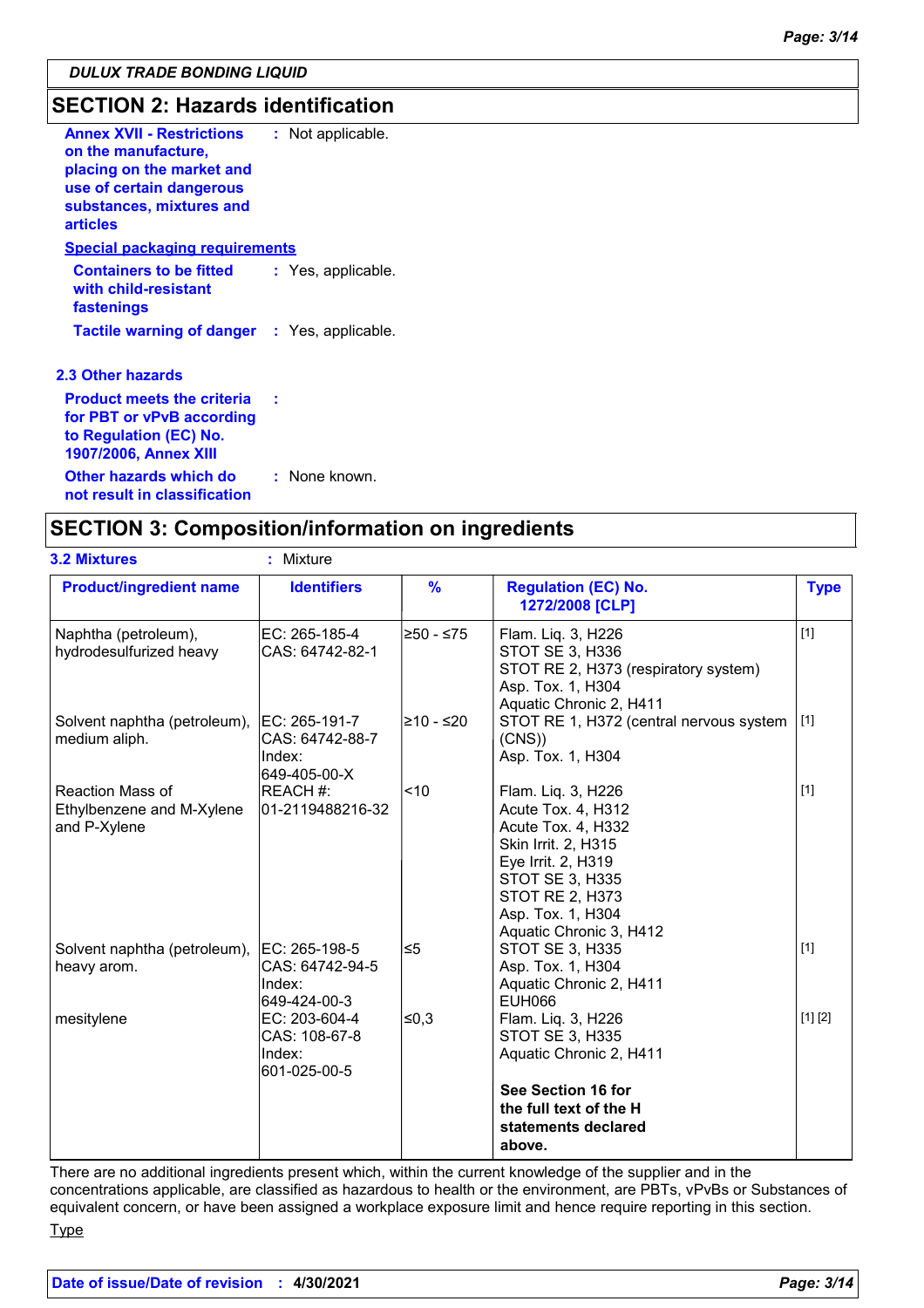### **SECTION 3: Composition/information on ingredients**

[1] Substance classified with a health or environmental hazard

[2] Substance with a workplace exposure limit

[3] Substance meets the criteria for PBT according to Regulation (EC) No. 1907/2006, Annex XIII

[4] Substance meets the criteria for vPvB according to Regulation (EC) No. 1907/2006, Annex XIII

[5] Substance of equivalent concern

[6] Additional disclosure due to company policy

Occupational exposure limits, if available, are listed in Section 8.

### **SECTION 4: First aid measures**

#### **4.1 Description of first aid measures**

| <b>General</b>                    | : In all cases of doubt, or when symptoms persist, seek medical attention. Never give<br>anything by mouth to an unconscious person. If unconscious, place in recovery<br>position and seek medical advice.                                                                                                             |
|-----------------------------------|-------------------------------------------------------------------------------------------------------------------------------------------------------------------------------------------------------------------------------------------------------------------------------------------------------------------------|
| <b>Eye contact</b>                | : Remove contact lenses, irrigate copiously with clean, fresh water, holding the<br>eyelids apart for at least 10 minutes and seek immediate medical advice.                                                                                                                                                            |
| <b>Inhalation</b>                 | : Remove to fresh air. Keep person warm and at rest. If not breathing, if breathing is<br>irregular or if respiratory arrest occurs, provide artificial respiration or oxygen by<br>trained personnel.                                                                                                                  |
| <b>Skin contact</b>               | : Remove contaminated clothing and shoes. Wash skin thoroughly with soap and<br>water or use recognised skin cleanser. Do NOT use solvents or thinners.                                                                                                                                                                 |
| <b>Ingestion</b>                  | : If swallowed, seek medical advice immediately and show the container or label.<br>Keep person warm and at rest. Do NOT induce vomiting.                                                                                                                                                                               |
| <b>Protection of first-aiders</b> | : No action shall be taken involving any personal risk or without suitable training. If it<br>is suspected that fumes are still present, the rescuer should wear an appropriate<br>mask or self-contained breathing apparatus. It may be dangerous to the person<br>providing aid to give mouth-to-mouth resuscitation. |

#### **4.2 Most important symptoms and effects, both acute and delayed**

There are no data available on the mixture itself. The mixture has been assessed following the conventional method of the CLP Regulation (EC) No 1272/2008 and is classified for toxicological properties accordingly. See Sections 2 and 3 for details.

Exposure to component solvent vapour concentrations in excess of the stated occupational exposure limit may result in adverse health effects such as mucous membrane and respiratory system irritation and adverse effects on the kidneys, liver and central nervous system. Symptoms and signs include headache, dizziness, fatigue, muscular weakness, drowsiness and, in extreme cases, loss of consciousness.

Solvents may cause some of the above effects by absorption through the skin. Repeated or prolonged contact with the mixture may cause removal of natural fat from the skin, resulting in non-allergic contact dermatitis and absorption through the skin.

If splashed in the eyes, the liquid may cause irritation and reversible damage.

Ingestion may cause nausea, diarrhea and vomiting.

This takes into account, where known, delayed and immediate effects and also chronic effects of components from short-term and long-term exposure by oral, inhalation and dermal routes of exposure and eye contact.

|                            | 4.3 Indication of any immediate medical attention and special treatment needed                                                 |
|----------------------------|--------------------------------------------------------------------------------------------------------------------------------|
| <b>Notes to physician</b>  | : Treat symptomatically. Contact poison treatment specialist immediately if large<br>quantities have been ingested or inhaled. |
| <b>Specific treatments</b> | : No specific treatment.                                                                                                       |
|                            |                                                                                                                                |

See toxicological information (Section 11)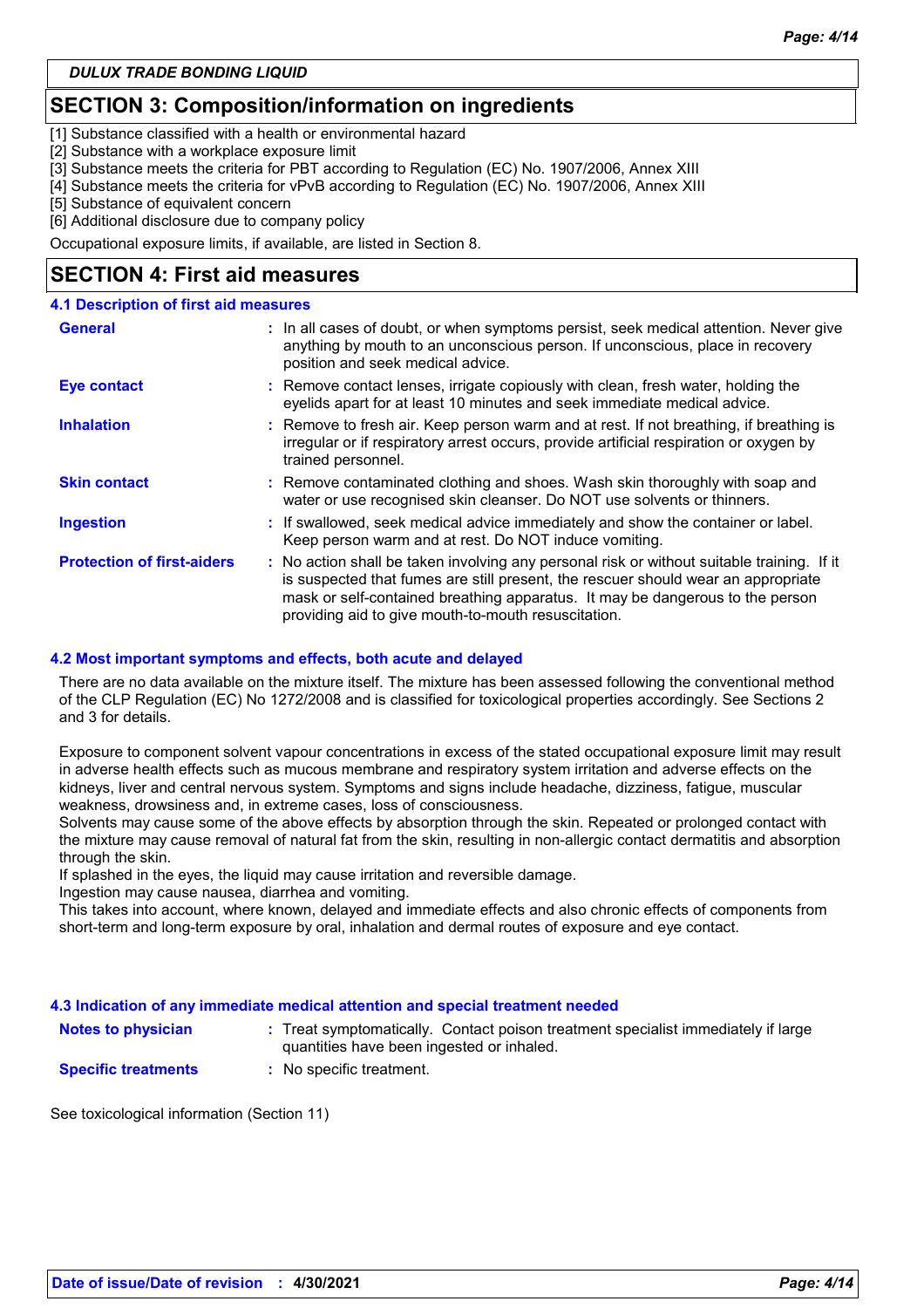## **SECTION 5: Firefighting measures**

| 5.1 Extinguishing media                                  |                                                                                                                              |  |  |
|----------------------------------------------------------|------------------------------------------------------------------------------------------------------------------------------|--|--|
| <b>Suitable extinguishing</b><br>media                   | : Recommended: alcohol-resistant foam, $CO2$ , powders, water spray.                                                         |  |  |
| Unsuitable extinguishing<br>media                        | : Do not use water jet.                                                                                                      |  |  |
|                                                          | 5.2 Special hazards arising from the substance or mixture                                                                    |  |  |
| <b>Hazards from the</b><br>substance or mixture          | : Fire will produce dense black smoke. Exposure to decomposition products may<br>cause a health hazard.                      |  |  |
| <b>Hazardous combustion</b><br>products                  | : Decomposition products may include the following materials: carbon monoxide,<br>carbon dioxide, smoke, oxides of nitrogen. |  |  |
| <b>5.3 Advice for firefighters</b>                       |                                                                                                                              |  |  |
| <b>Special protective actions</b><br>for fire-fighters   | : Cool closed containers exposed to fire with water. Do not release runoff from fire to<br>drains or watercourses.           |  |  |
| <b>Special protective</b><br>equipment for fire-fighters | : Appropriate breathing apparatus may be required.                                                                           |  |  |
|                                                          |                                                                                                                              |  |  |

### **SECTION 6: Accidental release measures**

|                                                                | 6.1 Personal precautions, protective equipment and emergency procedures                                                                                                                                                                                                            |
|----------------------------------------------------------------|------------------------------------------------------------------------------------------------------------------------------------------------------------------------------------------------------------------------------------------------------------------------------------|
| For non-emergency<br>personnel                                 | : Exclude sources of ignition and ventilate the area. Avoid breathing vapour or mist.<br>Refer to protective measures listed in sections 7 and 8.                                                                                                                                  |
| For emergency responders                                       | : If specialised clothing is required to deal with the spillage, take note of any<br>information in Section 8 on suitable and unsuitable materials. See also the<br>information in "For non-emergency personnel".                                                                  |
| <b>6.2 Environmental</b><br>precautions                        | : Do not allow to enter drains or watercourses. If the product contaminates lakes,<br>rivers, or sewers, inform the appropriate authorities in accordance with local<br>regulations.                                                                                               |
| 6.3 Methods and material<br>for containment and<br>cleaning up | : Contain and collect spillage with non-combustible, absorbent material e.g. sand,<br>earth, vermiculite or diatomaceous earth and place in container for disposal<br>according to local regulations (see Section 13). Preferably clean with a detergent.<br>Avoid using solvents. |
| 6.4 Reference to other<br><b>sections</b>                      | : See Section 1 for emergency contact information.<br>See Section 8 for information on appropriate personal protective equipment.<br>See Section 13 for additional waste treatment information.                                                                                    |

### **SECTION 7: Handling and storage**

The information in this section contains generic advice and guidance. The list of Identified Uses in Section 1 should be consulted for any available use-specific information provided in the Exposure Scenario(s).

| <b>7.1 Precautions for safe</b><br>handling | : Prevent the creation of flammable or explosive concentrations of vapours in air and<br>avoid vapour concentrations higher than the occupational exposure limits.<br>In addition, the product should only be used in areas from which all naked lights and<br>other sources of ignition have been excluded. Electrical equipment should be<br>protected to the appropriate standard. |
|---------------------------------------------|---------------------------------------------------------------------------------------------------------------------------------------------------------------------------------------------------------------------------------------------------------------------------------------------------------------------------------------------------------------------------------------|
|                                             | Mixture may charge electrostatically: always use earthing leads when transferring<br>from one container to another.<br>Operators should wear antistatic footwear and clothing and floors should be of the<br>conducting type.                                                                                                                                                         |
|                                             | Keep away from heat, sparks and flame. No sparking tools should be used.<br>Avoid contact with skin and eyes. Avoid the inhalation of dust, particulates, spray or<br>mist arising from the application of this mixture. Avoid inhalation of dust from<br>sanding.                                                                                                                    |
|                                             | Eating, drinking and smoking should be prohibited in areas where this material is                                                                                                                                                                                                                                                                                                     |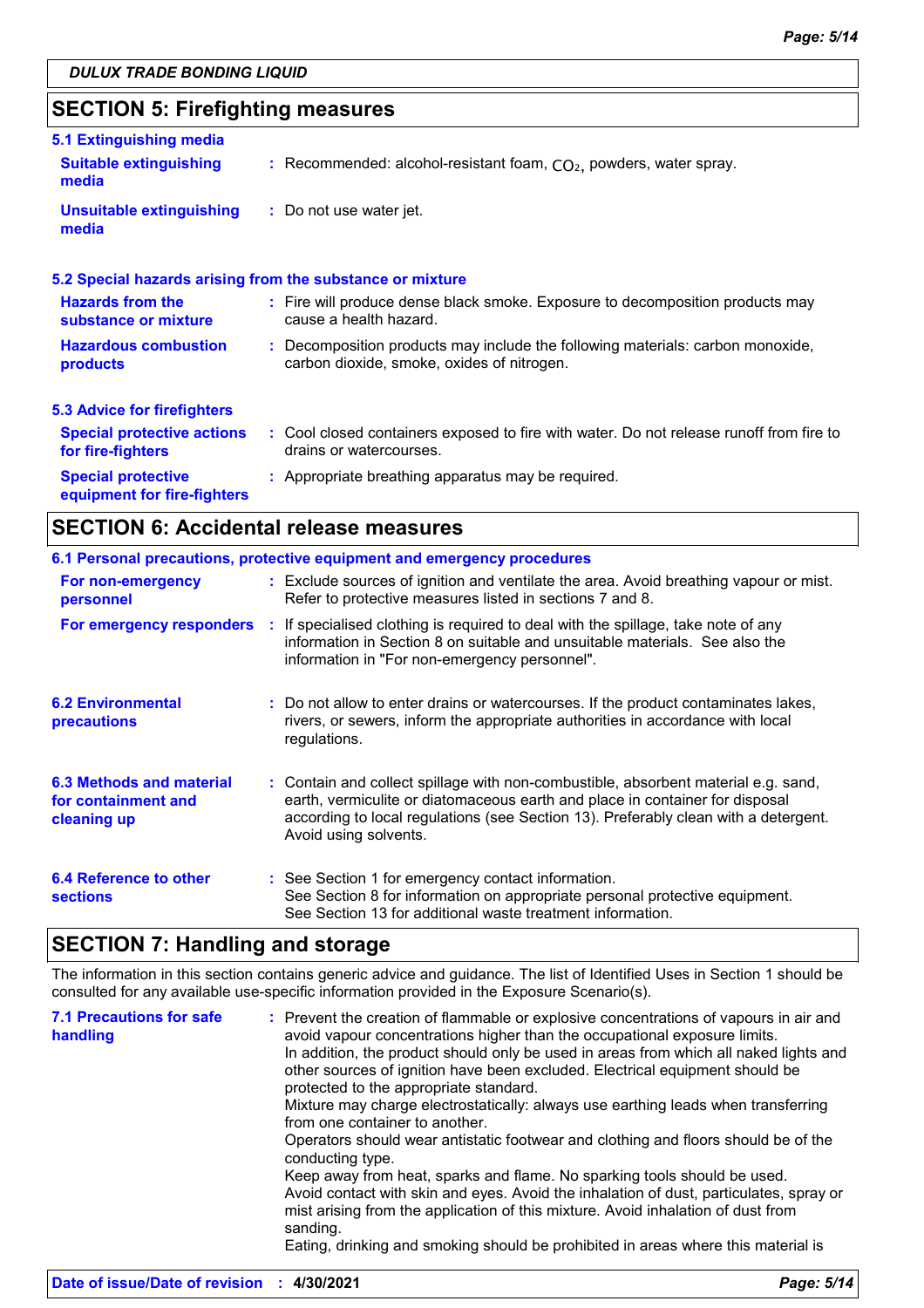### **SECTION 7: Handling and storage**

handled, stored and processed.

Put on appropriate personal protective equipment (see Section 8). Never use pressure to empty. Container is not a pressure vessel. Always keep in containers made from the same material as the original one. Comply with the health and safety at work laws. Do not allow to enter drains or watercourses. **Information on fire and explosion protection** Vapours are heavier than air and may spread along floors. Vapours may form explosive mixtures with air.

#### **7.2 Conditions for safe storage, including any incompatibilities**

Store in accordance with local regulations.

#### **Notes on joint storage**

Keep away from: oxidising agents, strong alkalis, strong acids.

**Additional information on storage conditions**

Observe label precautions. Store in a dry, cool and well-ventilated area. Keep away from heat and direct sunlight. Keep away from sources of ignition. No smoking. Prevent unauthorised access. Containers that have been opened must be carefully resealed and kept upright to prevent leakage.

#### **7.3 Specific end use(s)**

**Recommendations : Industrial sector specific : solutions**

: Not available.

: Not available.

### **SECTION 8: Exposure controls/personal protection**

The information in this section contains generic advice and guidance. Information is provided based on typical anticipated uses of the product. Additional measures might be required for bulk handling or other uses that could significantly increase worker exposure or environmental releases.

#### **8.1 Control parameters**

#### **Occupational exposure limits**

| <b>Product/ingredient name</b>              |           | <b>Exposure limit values</b>                                                                                                                                                                                                                                                                                                                                                                                                                                                                                                                                                                                                                                                                                                                                                                                                                                                                                                                                                                                        |  |
|---------------------------------------------|-----------|---------------------------------------------------------------------------------------------------------------------------------------------------------------------------------------------------------------------------------------------------------------------------------------------------------------------------------------------------------------------------------------------------------------------------------------------------------------------------------------------------------------------------------------------------------------------------------------------------------------------------------------------------------------------------------------------------------------------------------------------------------------------------------------------------------------------------------------------------------------------------------------------------------------------------------------------------------------------------------------------------------------------|--|
| mesitylene                                  |           | EU OEL (Europe, 2/2017). Notes: list of indicative occupational<br>exposure limit values<br>TWA: 20 ppm 8 hours.<br>TWA: 100 mg/m <sup>3</sup> 8 hours.                                                                                                                                                                                                                                                                                                                                                                                                                                                                                                                                                                                                                                                                                                                                                                                                                                                             |  |
| <b>Recommended monitoring</b><br>procedures | required. | If this product contains ingredients with exposure limits, personal, workplace<br>atmosphere or biological monitoring may be required to determine the effectiveness<br>of the ventilation or other control measures and/or the necessity to use respiratory<br>protective equipment. Reference should be made to monitoring standards, such as<br>the following: European Standard EN 689 (Workplace atmospheres - Guidance for<br>the assessment of exposure by inhalation to chemical agents for comparison with<br>limit values and measurement strategy) European Standard EN 14042 (Workplace<br>atmospheres - Guide for the application and use of procedures for the assessment<br>of exposure to chemical and biological agents) European Standard EN 482<br>(Workplace atmospheres - General requirements for the performance of procedures<br>for the measurement of chemical agents) Reference to national guidance<br>documents for methods for the determination of hazardous substances will also be |  |

#### **DNELs/DMELs**

No DNELs/DMELs available.

#### **PNECs**

No PNECs available

#### **8.2 Exposure controls**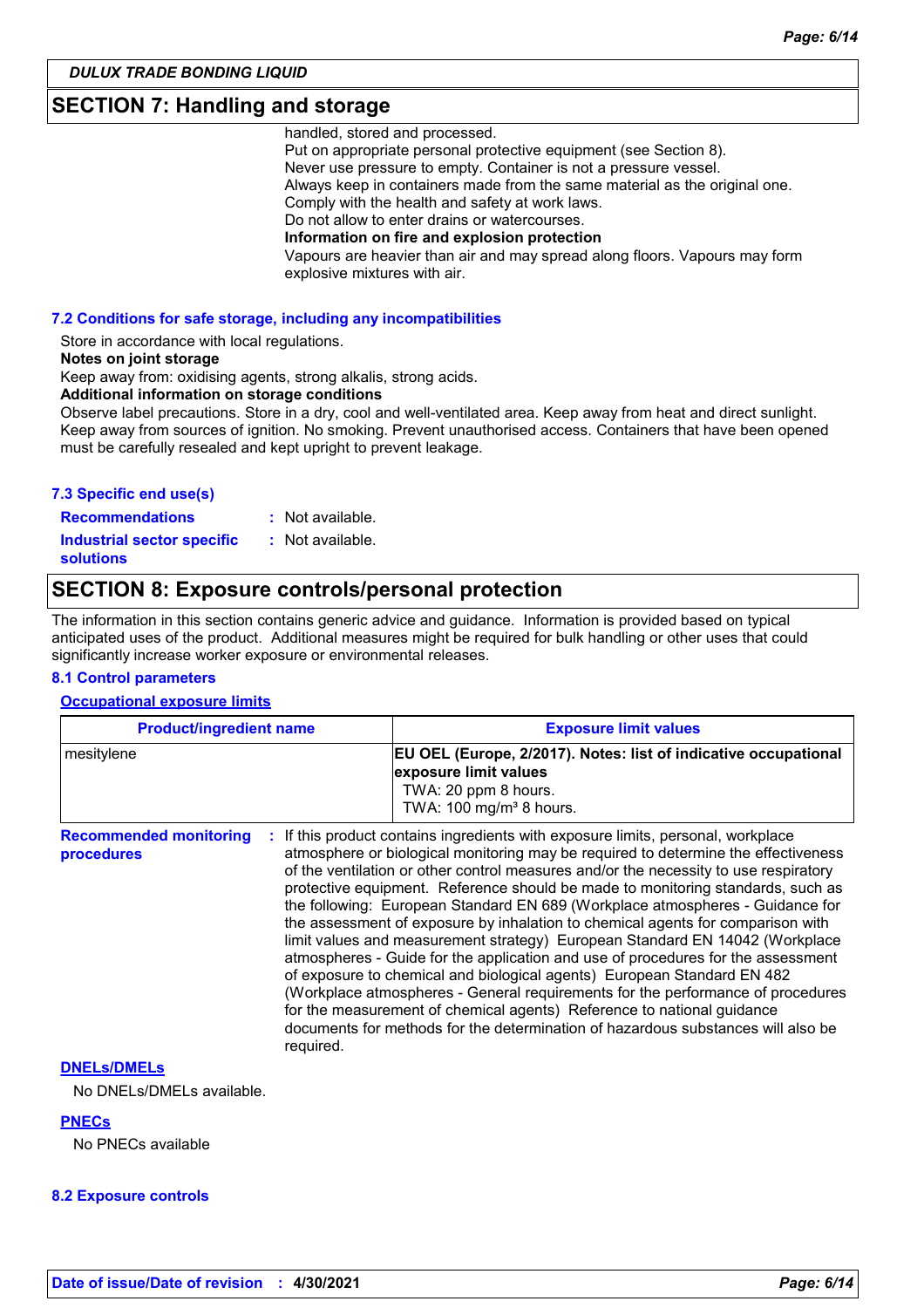|                                                  | <b>SECTION 8: Exposure controls/personal protection</b>                                                                                                                                                                                                                                                                                                                                                                                                                                                                                                     |
|--------------------------------------------------|-------------------------------------------------------------------------------------------------------------------------------------------------------------------------------------------------------------------------------------------------------------------------------------------------------------------------------------------------------------------------------------------------------------------------------------------------------------------------------------------------------------------------------------------------------------|
| <b>Appropriate engineering</b><br>controls       | : Provide adequate ventilation. Where reasonably practicable, this should be<br>achieved by the use of local exhaust ventilation and good general extraction. If<br>these are not sufficient to maintain concentrations of particulates and solvent<br>vapours below the OEL, suitable respiratory protection must be worn.                                                                                                                                                                                                                                 |
| <b>Individual protection measures</b>            |                                                                                                                                                                                                                                                                                                                                                                                                                                                                                                                                                             |
| <b>Hygiene measures</b>                          | : Wash hands, forearms and face thoroughly after handling chemical products, before<br>eating, smoking and using the lavatory and at the end of the working period.<br>Appropriate techniques should be used to remove potentially contaminated clothing.<br>Wash contaminated clothing before reusing. Ensure that eyewash stations and<br>safety showers are close to the workstation location.                                                                                                                                                           |
| <b>Eye/face protection</b>                       | : Use safety eyewear designed to protect against splash of liquids.                                                                                                                                                                                                                                                                                                                                                                                                                                                                                         |
| <b>Skin protection</b>                           |                                                                                                                                                                                                                                                                                                                                                                                                                                                                                                                                                             |
| <b>Hand protection</b>                           |                                                                                                                                                                                                                                                                                                                                                                                                                                                                                                                                                             |
| <b>Gloves</b>                                    | : When prolonged or frequently repeated contact may occur, a glove with a protection<br>class of 6 (breakthrough time >480 minutes according to EN374) is recommended.<br>Recommended gloves: Viton ® or Nitrile, thickness ≥ 0.38 mm.<br>When only brief contact is expected, a glove with protection class of 2 or higher<br>(breakthrough time > 30 minutes according to EN374) is recommended.<br>Recommended gloves: Nitrile, thickness ≥ 0.12 mm.<br>Gloves should be replaced regularly and if there is any sign of damage to the glove<br>material. |
|                                                  | The performance or effectiveness of the glove may be reduced by physical/chemical<br>damage and poor maintenance.                                                                                                                                                                                                                                                                                                                                                                                                                                           |
| <b>Body protection</b>                           | : Personnel should wear antistatic clothing made of natural fibres or of high-<br>temperature-resistant synthetic fibres.                                                                                                                                                                                                                                                                                                                                                                                                                                   |
| <b>Other skin protection</b>                     | : Appropriate footwear and any additional skin protection measures should be<br>selected based on the task being performed and the risks involved and should be<br>approved by a specialist before handling this product.                                                                                                                                                                                                                                                                                                                                   |
| <b>Respiratory protection</b>                    | : If workers are exposed to concentrations above the exposure limit, they must use<br>appropriate, certified respirators.                                                                                                                                                                                                                                                                                                                                                                                                                                   |
| <b>Environmental exposure</b><br><b>controls</b> | : Do not allow to enter drains or watercourses.                                                                                                                                                                                                                                                                                                                                                                                                                                                                                                             |

# **SECTION 9: Physical and chemical properties**

| 9.1. Information on basic physical and chemical properties |                                                     |
|------------------------------------------------------------|-----------------------------------------------------|
| <b>Appearance</b>                                          |                                                     |
| <b>Physical state</b>                                      | : Liquid.                                           |
| <b>Colour</b>                                              | : Various: See label.                               |
| <b>Odour</b>                                               | $:$ Not available.                                  |
| <b>Odour threshold</b>                                     | : Not available.                                    |
| рH                                                         | $:$ Not available.                                  |
| <b>Melting point/freezing point</b>                        | : Not available.                                    |
| Initial boiling point and boiling<br>range                 | $: 157^{\circ}$ C                                   |
| <b>Flash point</b>                                         | : Closed cup: 37°C                                  |
| <b>Evaporation rate</b>                                    | : Not available.                                    |
| <b>Upper/lower flammability or</b><br>explosive limits     | : Not available.                                    |
| <b>Vapour pressure</b>                                     | $:$ Not available.                                  |
| <b>Vapour density</b>                                      | : Not available.                                    |
| <b>Relative density</b>                                    | : 0,818                                             |
| <b>Solubility(ies)</b>                                     | : Insoluble in the following materials: cold water. |
| <b>Partition coefficient: n-octanol/</b><br>water          | $\therefore$ Not available.                         |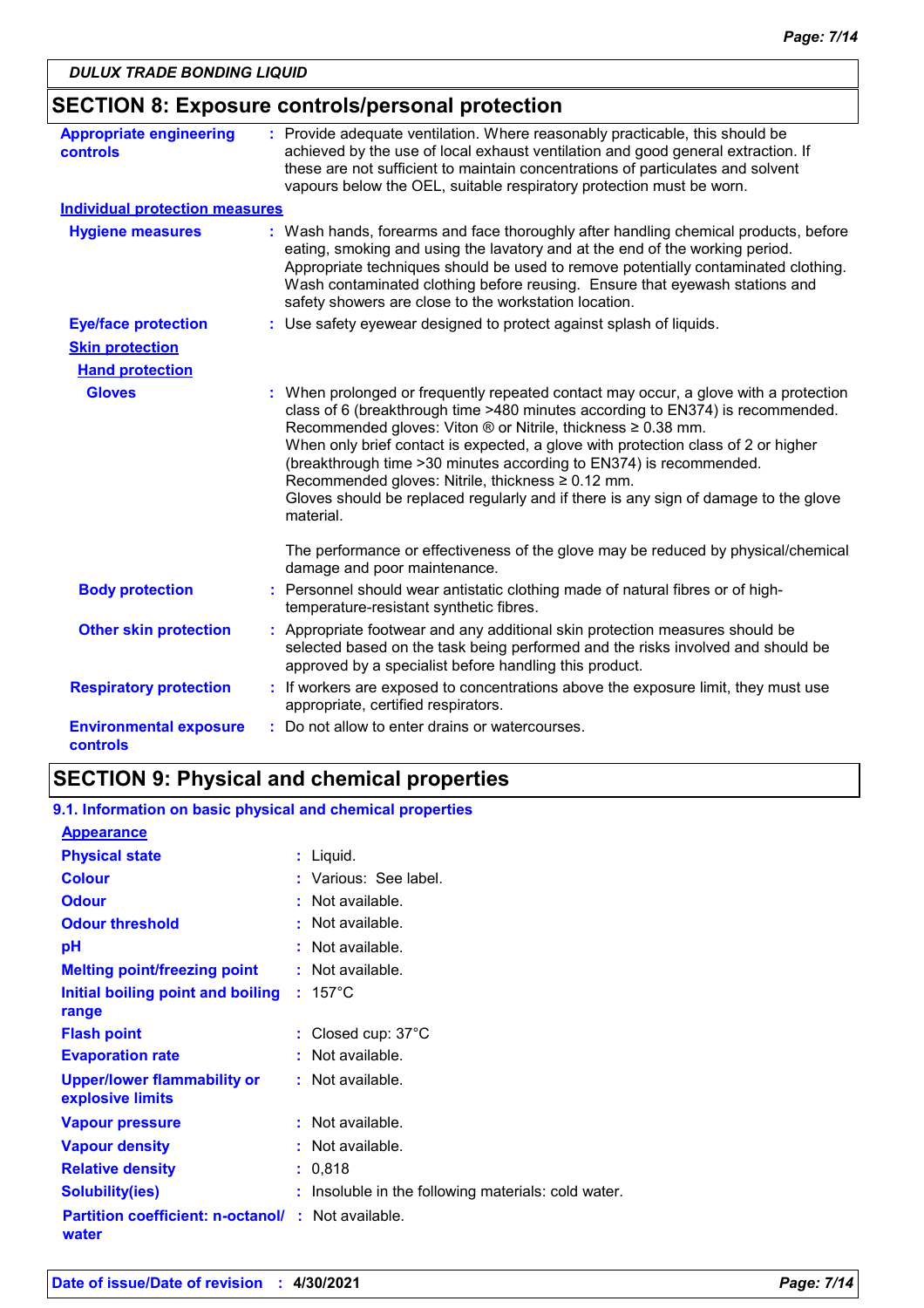### **SECTION 9: Physical and chemical properties**

| <b>Auto-ignition temperature</b> | : Not available.                                                                                                  |
|----------------------------------|-------------------------------------------------------------------------------------------------------------------|
| <b>Decomposition temperature</b> | : Not available.                                                                                                  |
| <b>Viscosity</b>                 | : Kinematic (room temperature): $0,11$ cm <sup>2</sup> /s<br>Kinematic (40 $^{\circ}$ C): 0,06 cm <sup>2</sup> /s |
| <b>Explosive properties</b>      | : Not available.                                                                                                  |
| <b>Oxidising properties</b>      | : Not available.                                                                                                  |
| 9.2. Other information           |                                                                                                                   |
| <b>Solubility in water</b>       | Not available.                                                                                                    |

### **SECTION 10: Stability and reactivity**

| <b>10.1 Reactivity</b>                            | : No specific test data related to reactivity available for this product or its ingredients.                                        |
|---------------------------------------------------|-------------------------------------------------------------------------------------------------------------------------------------|
| <b>10.2 Chemical stability</b>                    | : Stable under recommended storage and handling conditions (see Section 7).                                                         |
| <b>10.3 Possibility of</b><br>hazardous reactions | : Under normal conditions of storage and use, hazardous reactions will not occur.                                                   |
| <b>10.4 Conditions to avoid</b>                   | : When exposed to high temperatures may produce hazardous decomposition<br>products.                                                |
| 10.5 Incompatible materials                       | : Keep away from the following materials to prevent strong exothermic reactions:<br>oxidising agents, strong alkalis, strong acids. |
| <b>10.6 Hazardous</b><br>decomposition products   | Decomposition products may include the following materials: carbon monoxide,<br>carbon dioxide, smoke, oxides of nitrogen.          |

### **SECTION 11: Toxicological information**

#### **11.1 Information on toxicological effects**

There are no data available on the mixture itself. The mixture has been assessed following the conventional method of the CLP Regulation (EC) No 1272/2008 and is classified for toxicological properties accordingly. See Sections 2 and 3 for details.

Exposure to component solvent vapour concentrations in excess of the stated occupational exposure limit may result in adverse health effects such as mucous membrane and respiratory system irritation and adverse effects on the kidneys, liver and central nervous system. Symptoms and signs include headache, dizziness, fatigue, muscular weakness, drowsiness and, in extreme cases, loss of consciousness.

Solvents may cause some of the above effects by absorption through the skin. Repeated or prolonged contact with the mixture may cause removal of natural fat from the skin, resulting in non-allergic contact dermatitis and absorption through the skin.

If splashed in the eyes, the liquid may cause irritation and reversible damage.

Ingestion may cause nausea, diarrhea and vomiting.

This takes into account, where known, delayed and immediate effects and also chronic effects of components from short-term and long-term exposure by oral, inhalation and dermal routes of exposure and eye contact.

#### **Acute toxicity**

| <b>Product/ingredient name</b>                                | <b>Result</b>                 | <b>Species</b> | <b>Dose</b> | <b>Exposure</b> |
|---------------------------------------------------------------|-------------------------------|----------------|-------------|-----------------|
| Solvent naphtha<br>(petroleum), medium aliph.                 | <b>LC50 Inhalation Vapour</b> | Rat            | >5500 ppm   | 4 hours         |
|                                                               | ILD50 Dermal                  | Rabbit         | >3000 mg/kg |                 |
|                                                               | ILD50 Oral                    | Rat            | >5000 mg/kg |                 |
| Reaction Mass of<br>Ethylbenzene and M-Xylene<br>and P-Xylene | ILC50 Inhalation Gas.         | l Rat          | 5000 ppm    | 4 hours         |
|                                                               | LD50 Oral                     | Rat            | 4300 mg/kg  |                 |
| <b>Conclusion/Summary</b>                                     | : Not available.              |                |             |                 |
| <b>Acute toxicity estimates</b>                               |                               |                |             |                 |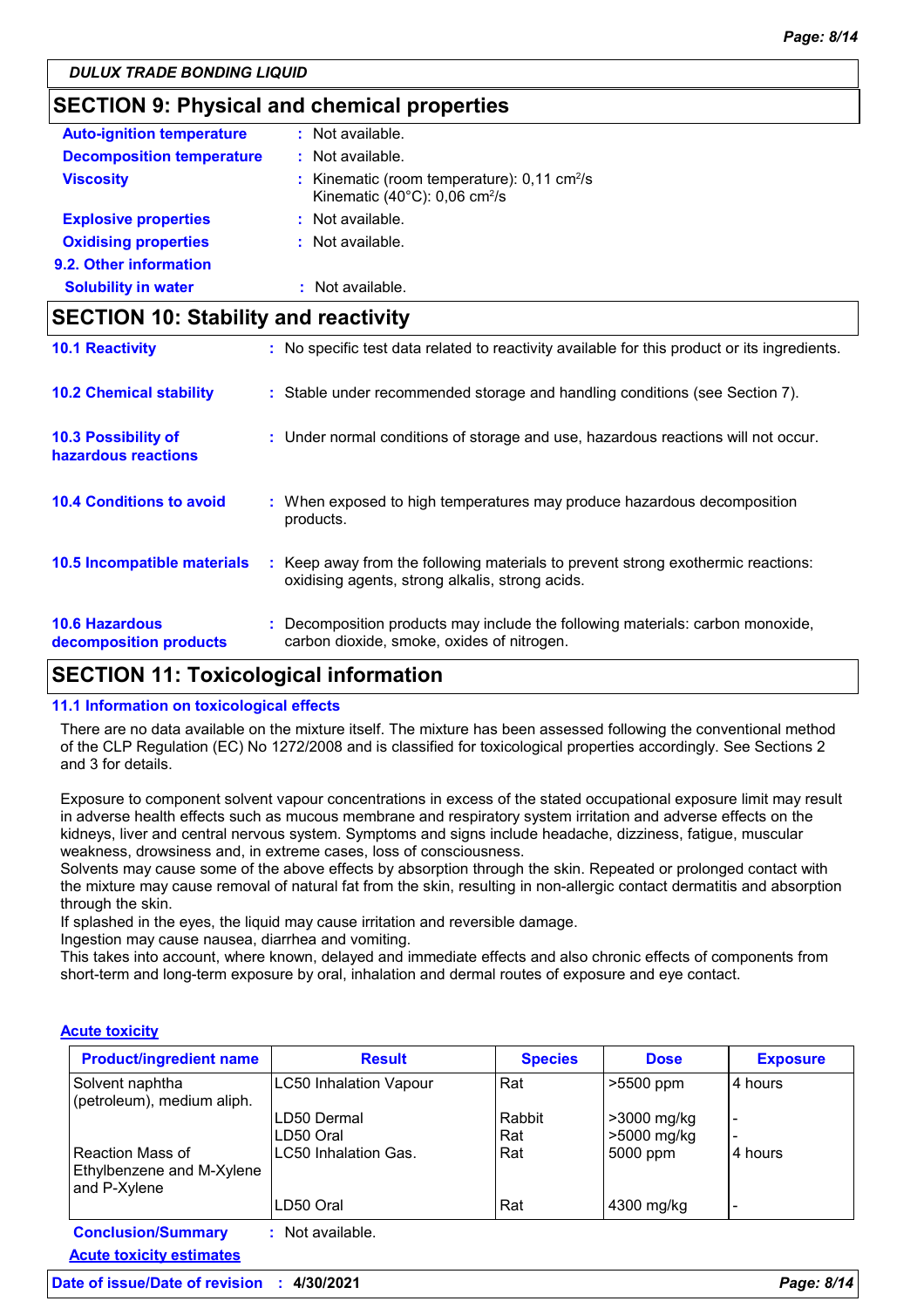# **SECTION 11: Toxicological information**

#### N/A

### **Irritation/Corrosion**

| <b>Product/ingredient name</b>                                       | <b>Result</b>              | <b>Species</b>  | <b>Score</b>             | <b>Exposure</b>                         | <b>Observation</b>              |
|----------------------------------------------------------------------|----------------------------|-----------------|--------------------------|-----------------------------------------|---------------------------------|
| <b>Reaction Mass of</b><br>Ethylbenzene and M-Xylene<br>and P-Xylene | Eyes - Mild irritant       | Rabbit          | $\overline{\phantom{a}}$ | 87 mg                                   |                                 |
|                                                                      | Eyes - Severe irritant     | Rabbit          | $\blacksquare$           | 24 hours 5<br>mg                        |                                 |
|                                                                      | Skin - Mild irritant       | Rat             | $\overline{\phantom{a}}$ | 8 hours 60<br>microliters               |                                 |
|                                                                      | Skin - Moderate irritant   | Rabbit          | $\blacksquare$           | 100%                                    |                                 |
| Solvent naphtha (petroleum),<br>heavy arom.                          | Skin - Mild irritant       | Rabbit          | $\overline{\phantom{a}}$ | 24 hours 500<br>microliters             |                                 |
| mesitylene                                                           | Eyes - Mild irritant       | Rabbit          | $\overline{\phantom{a}}$ | 24 hours 500                            |                                 |
|                                                                      | Skin - Moderate irritant   | Rabbit          | $\blacksquare$           | milligrams<br>24 hours 20<br>milligrams |                                 |
| <b>Conclusion/Summary</b>                                            | : Not available.           |                 |                          |                                         |                                 |
| <b>Sensitisation</b>                                                 |                            |                 |                          |                                         |                                 |
| <b>Conclusion/Summary</b>                                            | : Not available.           |                 |                          |                                         |                                 |
| <b>Mutagenicity</b>                                                  |                            |                 |                          |                                         |                                 |
| <b>Conclusion/Summary</b>                                            | : Not available.           |                 |                          |                                         |                                 |
| <b>Carcinogenicity</b>                                               |                            |                 |                          |                                         |                                 |
| <b>Product/ingredient name</b>                                       | <b>Result</b>              | <b>Species</b>  |                          | <b>Dose</b>                             | <b>Exposure</b>                 |
| <b>Reaction Mass of</b><br>Ethylbenzene and M-Xylene<br>and P-Xylene | Positive - Inhalation - TC | Mouse           | $<$ 75 ppm               |                                         | 103 weeks; 5<br>days per week   |
| <b>Conclusion/Summary</b>                                            | : Not available.           |                 |                          |                                         |                                 |
| <b>Reproductive toxicity</b>                                         |                            |                 |                          |                                         |                                 |
| <b>Conclusion/Summary</b>                                            | : Not available.           |                 |                          |                                         |                                 |
| <b>Teratogenicity</b>                                                |                            |                 |                          |                                         |                                 |
| <b>Conclusion/Summary</b>                                            | : Not available.           |                 |                          |                                         |                                 |
| <b>Specific target organ toxicity (single exposure)</b>              |                            |                 |                          |                                         |                                 |
| <b>Product/ingredient name</b>                                       |                            | <b>Category</b> |                          | <b>Route of</b><br>exposure             | <b>Target organs</b>            |
| Naphtha (petroleum), hydrodesulfurized heavy                         |                            | Category 3      | Not applicable.          |                                         | Narcotic effects                |
| Reaction Mass of Ethylbenzene and M-Xylene and P-<br>Xylene          |                            | Category 3      | Not applicable.          |                                         | Respiratory tract<br>irritation |
| Solvent naphtha (petroleum), heavy arom.                             |                            | Category 3      | Not applicable.          |                                         | Respiratory tract<br>irritation |
| <b>Specific target organ toxicity (repeated exposure)</b>            |                            |                 |                          |                                         |                                 |
| <b>Product/ingredient name</b>                                       |                            | <b>Category</b> |                          | <b>Route of</b><br>exposure             | <b>Target organs</b>            |

|                                                                                            |                          | exposure                         |                                         |
|--------------------------------------------------------------------------------------------|--------------------------|----------------------------------|-----------------------------------------|
| Naphtha (petroleum), hydrodesulfurized heavy<br>Solvent naphtha (petroleum), medium aliph. | Category 2<br>Category 1 | Not determined<br>Not determined | respiratory system<br>l central nervous |
| Reaction Mass of Ethylbenzene and M-Xylene and P-<br>Xylene                                | Category 2               | Not determined                   | system (CNS)<br>l Not determined        |
|                                                                                            |                          |                                  |                                         |

**Aspiration hazard**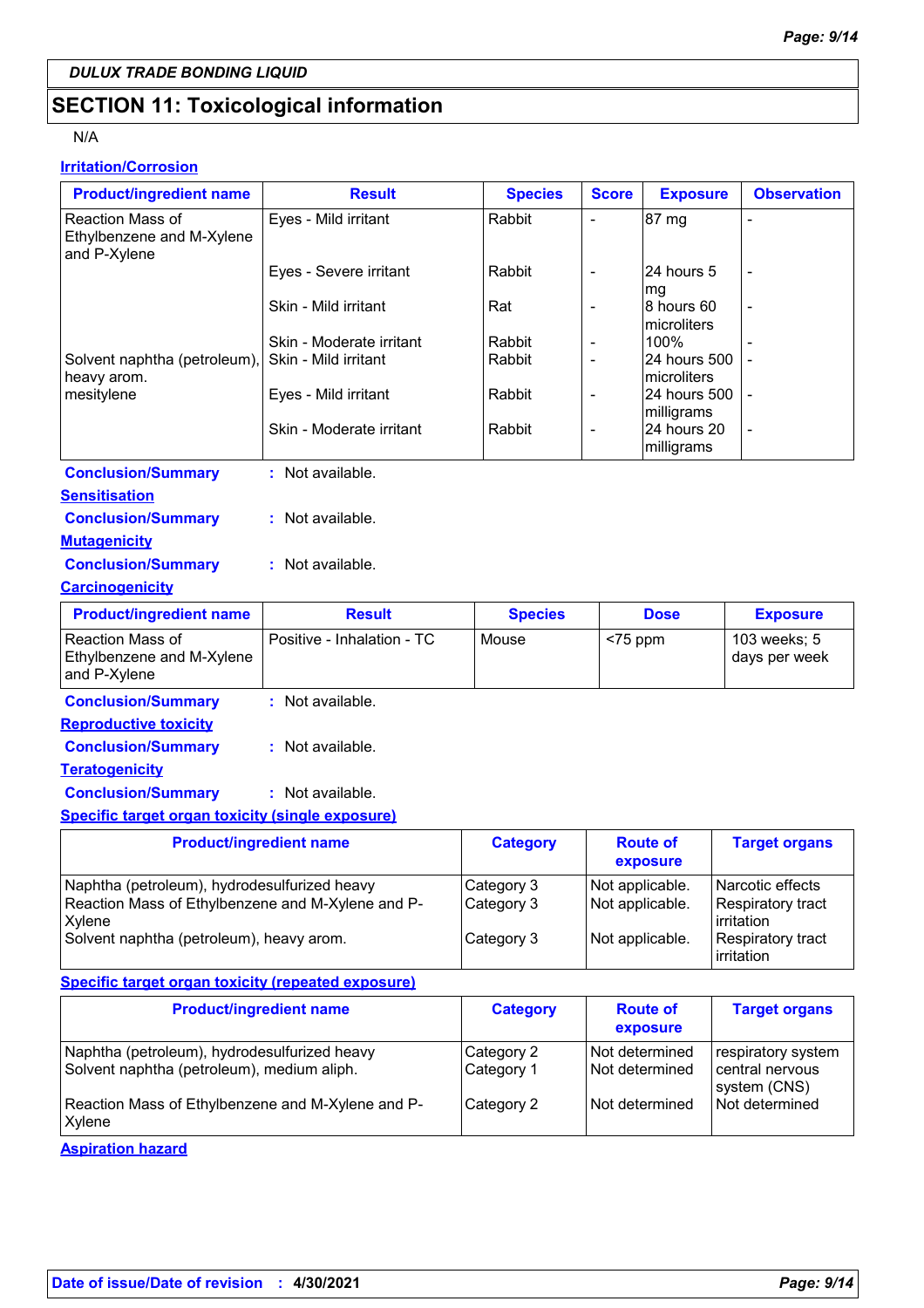### **SECTION 11: Toxicological information**

| <b>Product/ingredient name</b>                          | <b>Result</b>                         |
|---------------------------------------------------------|---------------------------------------|
| Naphtha (petroleum), hydrodesulfurized heavy            | <b>ASPIRATION HAZARD - Category 1</b> |
| Solvent naphtha (petroleum), medium aliph.              | <b>ASPIRATION HAZARD - Category 1</b> |
| Reaction Mass of Ethylbenzene and M-Xylene and P-Xylene | <b>ASPIRATION HAZARD - Category 1</b> |
| Solvent naphtha (petroleum), heavy arom.                | <b>ASPIRATION HAZARD - Category 1</b> |

#### **Other information :**

: Not available.

### **SECTION 12: Ecological information**

#### **12.1 Toxicity**

There are no data available on the mixture itself. Do not allow to enter drains or watercourses.

The mixture has been assessed following the summation method of the CLP Regulation (EC) No 1272/2008 and is classified for eco-toxicological properties accordingly. See Sections 2 and 3 for details.

| <b>Product/ingredient name</b>                                | <b>Result</b>                                                          | <b>Species</b>                                        | <b>Exposure</b>     |
|---------------------------------------------------------------|------------------------------------------------------------------------|-------------------------------------------------------|---------------------|
| Reaction Mass of<br>Ethylbenzene and M-Xylene<br>and P-Xylene | Acute LC50 8500 µg/l Marine water                                      | Crustaceans - Palaemonetes<br>pugio                   | 48 hours            |
| I mesitvlene                                                  | Acute LC50 13400 µg/l Fresh water<br>Chronic NOEC 400 µg/l Fresh water | Fish - Pimephales promelas<br>Daphnia - Daphnia magna | 96 hours<br>21 days |
| <b>Conclusion/Summary</b>                                     | : Not available.                                                       |                                                       |                     |

#### **12.2 Persistence and degradability**

| <b>Conclusion/Summary</b>                                            | : Not available.         |                   |                  |
|----------------------------------------------------------------------|--------------------------|-------------------|------------------|
| <b>Product/ingredient name</b>                                       | <b>Aquatic half-life</b> | <b>Photolysis</b> | Biodegradability |
| <b>Reaction Mass of</b><br>Ethylbenzene and M-Xylene<br>and P-Xvlene |                          |                   | Readily          |

#### **12.3 Bioaccumulative potential**

| <b>Product/ingredient name</b>                         | $\mathsf{LogP}_\mathsf{ow}$ | <b>BCF</b> | <b>Potential</b> |
|--------------------------------------------------------|-----------------------------|------------|------------------|
| Naphtha (petroleum),<br>hydrodesulfurized heavy        |                             | 10 to 2500 | high             |
| Solvent naphtha (petroleum), 2.8 to 6.5<br>heavy arom. |                             | 99 to 5780 | high             |
| mesitylene                                             | 3,42                        | 161        | llow             |

| <b>12.4 Mobility in soil</b> |                  |
|------------------------------|------------------|
| <b>Soil/water partition</b>  | : Not available. |
| <b>coefficient (Koc)</b>     |                  |
| <b>Mobility</b>              | : Not available. |

#### **12.5 Results of PBT and vPvB assessment**

This mixture does not contain any substances that are assessed to be a PBT or a vPvB.

**12.6 Other adverse effects** : No known significant effects or critical hazards.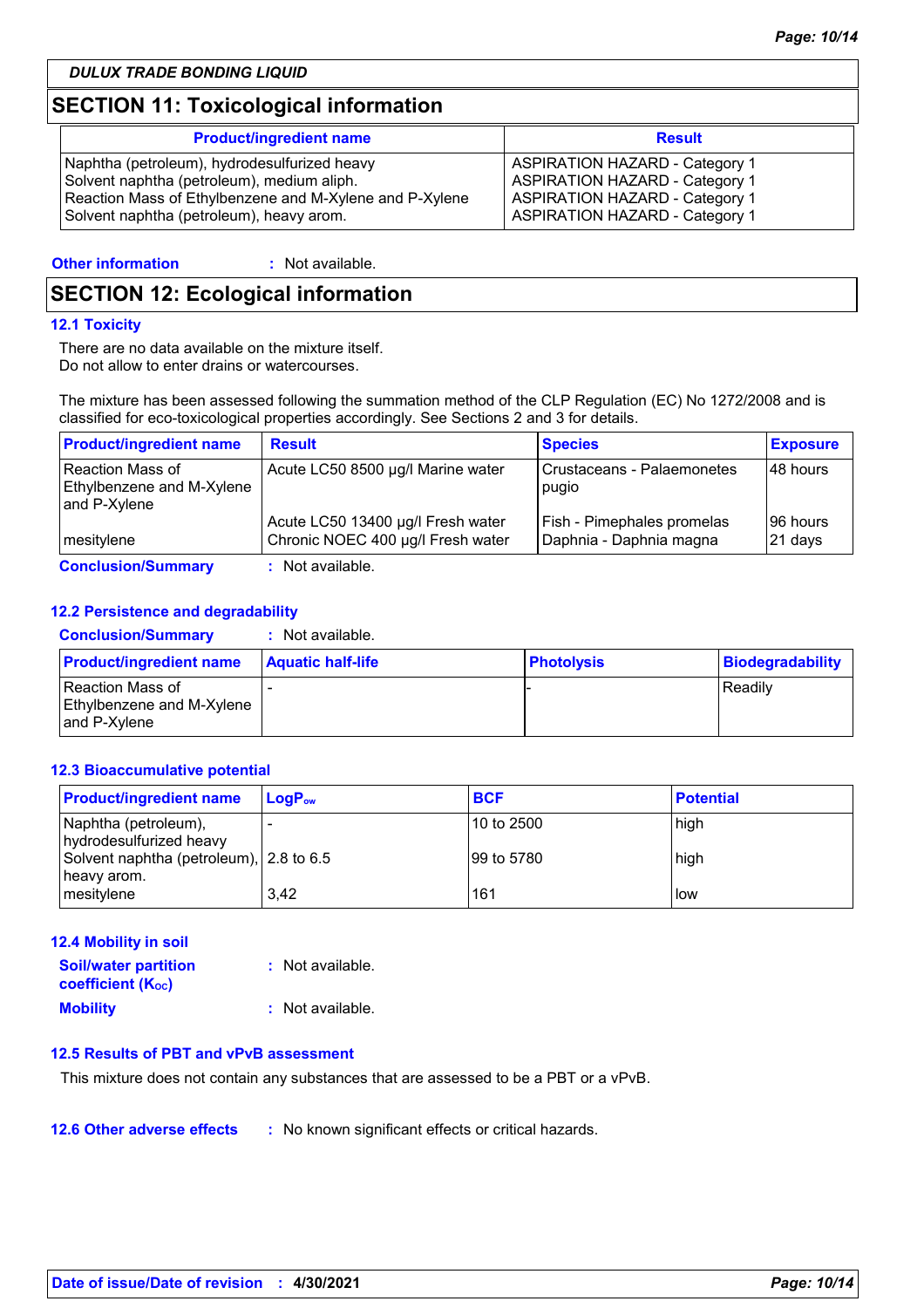### **SECTION 13: Disposal considerations**

The information in this section contains generic advice and guidance. The list of Identified Uses in Section 1 should be consulted for any available use-specific information provided in the Exposure Scenario(s).

#### **13.1 Waste treatment methods**

| <b>Product</b>                 |                                                                                                                                                                                                                                                                                                                                                                                                                                                                                                                                                               |  |  |
|--------------------------------|---------------------------------------------------------------------------------------------------------------------------------------------------------------------------------------------------------------------------------------------------------------------------------------------------------------------------------------------------------------------------------------------------------------------------------------------------------------------------------------------------------------------------------------------------------------|--|--|
| <b>Methods of disposal</b>     | The generation of waste should be avoided or minimised wherever possible.<br>Disposal of this product, solutions and any by-products should at all times comply<br>with the requirements of environmental protection and waste disposal legislation<br>and any regional local authority requirements. Dispose of surplus and non-<br>recyclable products via a licensed waste disposal contractor. Waste should not be<br>disposed of untreated to the sewer unless fully compliant with the requirements of<br>all authorities with jurisdiction.            |  |  |
| <b>Hazardous waste</b>         | : The classification of the product may meet the criteria for a hazardous waste.                                                                                                                                                                                                                                                                                                                                                                                                                                                                              |  |  |
| <b>Disposal considerations</b> | Do not allow to enter drains or watercourses.<br>Dispose of according to all federal, state and local applicable regulations.<br>If this product is mixed with other wastes, the original waste product code may no<br>longer apply and the appropriate code should be assigned.<br>For further information, contact your local waste authority.                                                                                                                                                                                                              |  |  |
| <b>Packaging</b>               |                                                                                                                                                                                                                                                                                                                                                                                                                                                                                                                                                               |  |  |
| <b>Methods of disposal</b>     | : The generation of waste should be avoided or minimised wherever possible. Waste<br>packaging should be recycled. Incineration or landfill should only be considered<br>when recycling is not feasible.                                                                                                                                                                                                                                                                                                                                                      |  |  |
| <b>Disposal considerations</b> | Using information provided in this safety data sheet, advice should be obtained from<br>the relevant waste authority on the classification of empty containers.<br>Empty containers must be scrapped or reconditioned.<br>Dispose of containers contaminated by the product in accordance with local or<br>national legal provisions.                                                                                                                                                                                                                         |  |  |
| <b>Type of packaging</b>       | European waste catalogue (EWC)                                                                                                                                                                                                                                                                                                                                                                                                                                                                                                                                |  |  |
| <b>CEPE Paint Guidelines</b>   | 15 01 10*<br>packaging containing residues of or contaminated by<br>hazardous substances                                                                                                                                                                                                                                                                                                                                                                                                                                                                      |  |  |
| <b>Special precautions</b>     | : This material and its container must be disposed of in a safe way. Care should be<br>taken when handling emptied containers that have not been cleaned or rinsed out.<br>Empty containers or liners may retain some product residues. Vapour from product<br>residues may create a highly flammable or explosive atmosphere inside the<br>container. Do not cut, weld or grind used containers unless they have been cleaned<br>thoroughly internally. Avoid dispersal of spilt material and runoff and contact with<br>soil, waterways, drains and sewers. |  |  |

### **SECTION 14: Transport information**

### **Information pertaining to IATA and ADN is considered not relevant since the material is not packaged in the correct approved packaging required of these methods of transport.**

|                                                           | ADR                                                                                                                       | IMDG                                                                                                                                                                                                                                          |
|-----------------------------------------------------------|---------------------------------------------------------------------------------------------------------------------------|-----------------------------------------------------------------------------------------------------------------------------------------------------------------------------------------------------------------------------------------------|
| 14.1 UN number                                            | UN1993                                                                                                                    | UN1993                                                                                                                                                                                                                                        |
| 14.2 UN proper<br>shipping name                           | FLAMMABLE LIQUID, N.O.S. (Naphtha<br>(petroleum), hydrodesulfurized heavy, Solvent<br>naphtha (petroleum), medium aliph.) | FLAMMABLE LIQUID, N.O.S. (Naphtha<br>(petroleum), hydrodesulfurized heavy, Solvent<br>naphtha (petroleum), medium aliph.). Marine<br>pollutant (Naphtha (petroleum),<br>hydrodesulfurized heavy, Solvent naphtha<br>(petroleum), heavy arom.) |
| <b>14.3 Transport</b><br>hazard class(es)<br><b>Class</b> | 3                                                                                                                         | 3                                                                                                                                                                                                                                             |
| Date of issue/Date of revision : 4/30/2021                |                                                                                                                           | Page: 11/14                                                                                                                                                                                                                                   |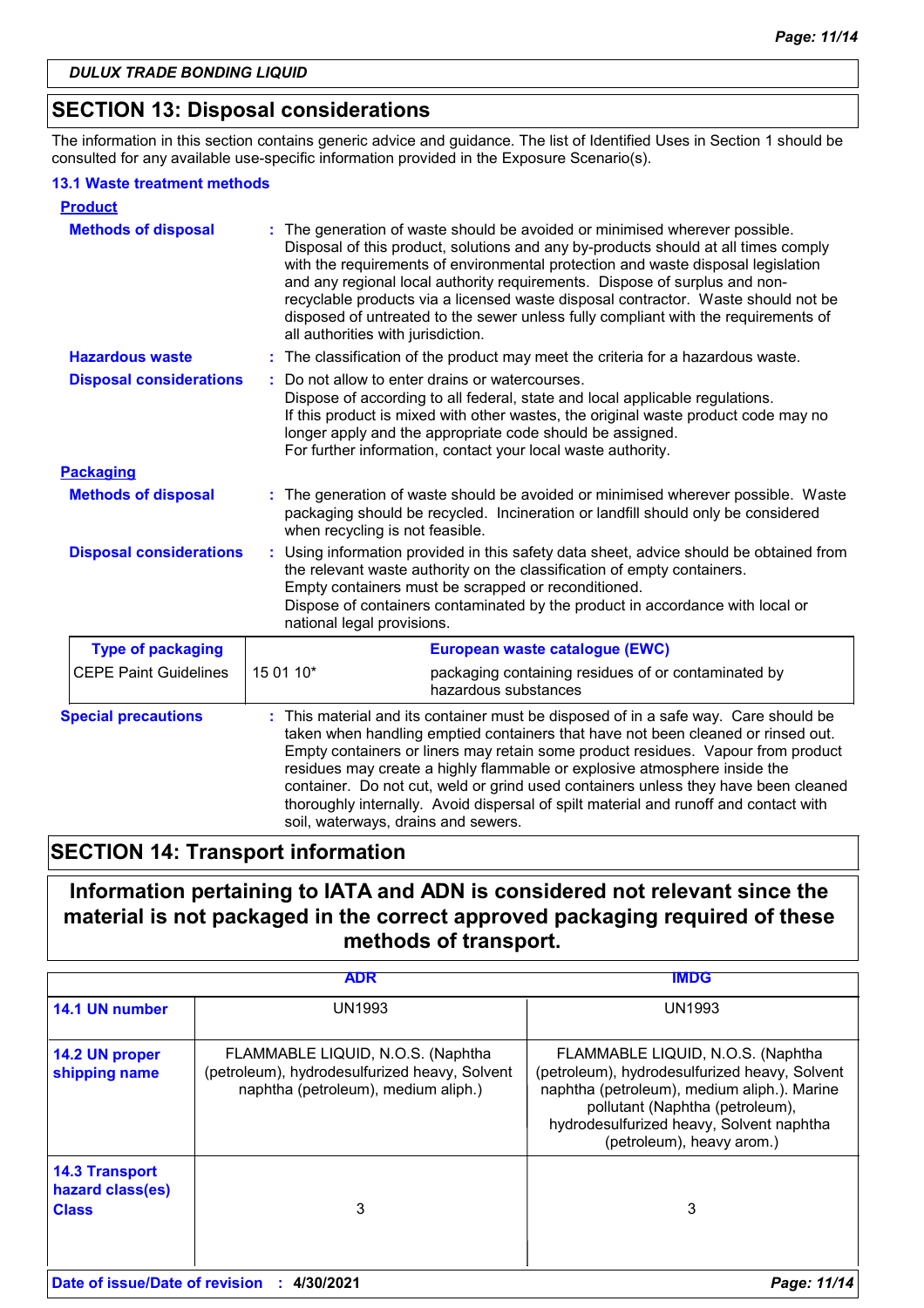|                                                                                                        | Information pertaining to IATA and ADN is considered not relevant since the<br>material is not packaged in the correct approved packaging required of these<br>methods of transport.                                   |                                                                                           |
|--------------------------------------------------------------------------------------------------------|------------------------------------------------------------------------------------------------------------------------------------------------------------------------------------------------------------------------|-------------------------------------------------------------------------------------------|
| <b>Subsidiary class</b>                                                                                |                                                                                                                                                                                                                        |                                                                                           |
| <b>14.4 Packing group</b>                                                                              | Ш                                                                                                                                                                                                                      | Ш                                                                                         |
| 14.5<br><b>Environmental</b><br>hazards                                                                |                                                                                                                                                                                                                        |                                                                                           |
| <b>Marine pollutant</b>                                                                                | Yes.                                                                                                                                                                                                                   | Yes.                                                                                      |
| <b>Marine pollutant</b><br><b>substances</b>                                                           |                                                                                                                                                                                                                        | Naphtha (petroleum), hydrodesulfurized heavy,<br>Solvent naphtha (petroleum), heavy arom. |
| <b>14.6 Special</b><br>precautions for<br>user                                                         | Transport within user's premises: always<br>transport in closed containers that are upright<br>and secure. Ensure that persons transporting<br>the product know what to do in the event of an<br>accident or spillage. |                                                                                           |
| <b>HI/Kemler number</b>                                                                                | 30                                                                                                                                                                                                                     |                                                                                           |
| <b>Emergency</b><br>schedules (EmS)                                                                    |                                                                                                                                                                                                                        | $F-E$ , S-E                                                                               |
| <b>14.7 Transport in bulk</b><br>according to IMO<br><b>instruments</b>                                | : Not applicable.                                                                                                                                                                                                      |                                                                                           |
| <b>Additional</b><br>information                                                                       | The environmentally hazardous substance<br>mark is not required when transported in sizes<br>of ≤5 L or ≤5 kg.<br>Tunnel code (D/E)                                                                                    | The marine pollutant mark is not required when<br>transported in sizes of ≤5 L or ≤5 kg.  |
|                                                                                                        | <b>SECTION 15: Regulatory information</b>                                                                                                                                                                              |                                                                                           |
|                                                                                                        | 15.1 Safety, health and environmental regulations/legislation specific for the substance or mixture                                                                                                                    |                                                                                           |
|                                                                                                        | EU Regulation (EC) No. 1907/2006 (REACH)                                                                                                                                                                               |                                                                                           |
| <b>Annex XIV</b>                                                                                       | <b>Annex XIV - List of substances subject to authorisation</b>                                                                                                                                                         |                                                                                           |
|                                                                                                        | None of the components are listed, or the component present is below its threshold.                                                                                                                                    |                                                                                           |
|                                                                                                        | <b>Substances of very high concern</b>                                                                                                                                                                                 |                                                                                           |
|                                                                                                        | None of the components are listed, or the component present is below its threshold.                                                                                                                                    |                                                                                           |
| <b>Annex XVII - Restrictions</b><br>on the manufacture,<br>placing on the market<br>and use of certain | : Not applicable.                                                                                                                                                                                                      |                                                                                           |
| dangerous substances,<br>mixtures and articles                                                         |                                                                                                                                                                                                                        |                                                                                           |
| <b>Other EU regulations</b>                                                                            |                                                                                                                                                                                                                        |                                                                                           |
| <b>VOC for Ready-for-Use</b><br><b>Mixture</b>                                                         | : Not applicable.                                                                                                                                                                                                      |                                                                                           |
|                                                                                                        | Ozone depleting substances (1005/2009/EU)                                                                                                                                                                              |                                                                                           |

Not listed.

**Prior Informed Consent (PIC) (649/2012/EU)** Not listed.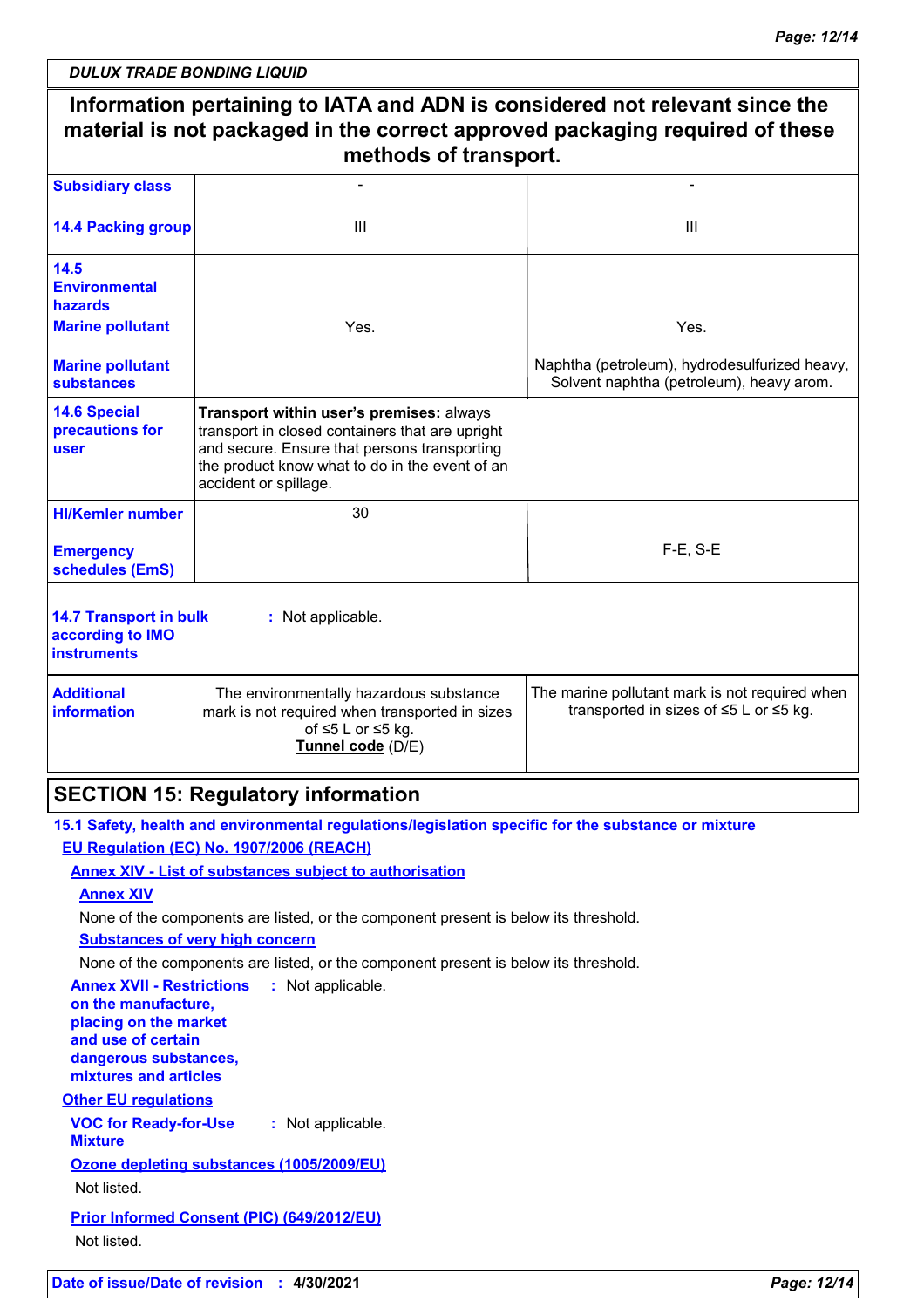### **SECTION 15: Regulatory information**

#### **Seveso Directive**

This product may add to the calculation for determining whether a site is within the scope of the Seveso Directive on major accident hazards.

#### **International regulations**

**Chemical Weapon Convention List Schedules I, II & III Chemicals**

Not listed.

#### **Montreal Protocol**

Not listed.

**Stockholm Convention on Persistent Organic Pollutants**

Not listed.

#### **Rotterdam Convention on Prior Informed Consent (PIC)**

Not listed.

#### **UNECE Aarhus Protocol on POPs and Heavy Metals**

Not listed.

### **15.2 Chemical safety**

**:** No Chemical Safety Assessment has been carried out.

#### **assessment**

#### **SECTION 16: Other information**

**CEPE code :** 1

### $\nabla$  Indicates information that has changed from previously issued version.

| <b>Abbreviations and acronyms : ATE = Acute Toxicity Estimate</b><br>CLP = Classification, Labelling and Packaging Regulation [Regulation (EC) No.<br>1272/2008]<br>DMEL = Derived Minimal Effect Level<br>DNEL = Derived No Effect Level<br>EUH statement = CLP-specific Hazard statement<br>$N/A = Not available$<br>PBT = Persistent, Bioaccumulative and Toxic<br><b>PNEC</b> = Predicted No Effect Concentration<br><b>RRN = REACH Registration Number</b><br>SGG = Segregation Group<br>vPvB = Very Persistent and Very Bioaccumulative |
|-----------------------------------------------------------------------------------------------------------------------------------------------------------------------------------------------------------------------------------------------------------------------------------------------------------------------------------------------------------------------------------------------------------------------------------------------------------------------------------------------------------------------------------------------|
|                                                                                                                                                                                                                                                                                                                                                                                                                                                                                                                                               |

#### **Procedure used to derive the classification according to Regulation (EC) No. 1272/2008 [CLP/GHS]**

| <b>Classification</b>   | <b>Justification</b>  |
|-------------------------|-----------------------|
| Flam. Lig. 3, H226      | On basis of test data |
| <b>ISTOT SE 3. H336</b> | Calculation method    |
| <b>STOT RE 1, H372</b>  | Calculation method    |
| Asp. Tox. 1, H304       | Calculation method    |
| Aquatic Chronic 2, H411 | Calculation method    |

#### **Full text of abbreviated H statements**

| H <sub>226</sub> | Flammable liquid and vapour.                             |
|------------------|----------------------------------------------------------|
| H <sub>304</sub> | May be fatal if swallowed and enters airways.            |
| H312             | Harmful in contact with skin.                            |
| H315             | Causes skin irritation.                                  |
| H <sub>319</sub> | Causes serious eye irritation.                           |
| H332             | Harmful if inhaled.                                      |
| H335             | May cause respiratory irritation.                        |
| H336             | May cause drowsiness or dizziness.                       |
| H372             | Causes damage to organs through prolonged or repeated    |
|                  | exposure.                                                |
| H373             | May cause damage to organs through prolonged or repeated |
|                  | exposure.                                                |
| H411             | Toxic to aquatic life with long lasting effects.         |
| H412             | Harmful to aquatic life with long lasting effects.       |